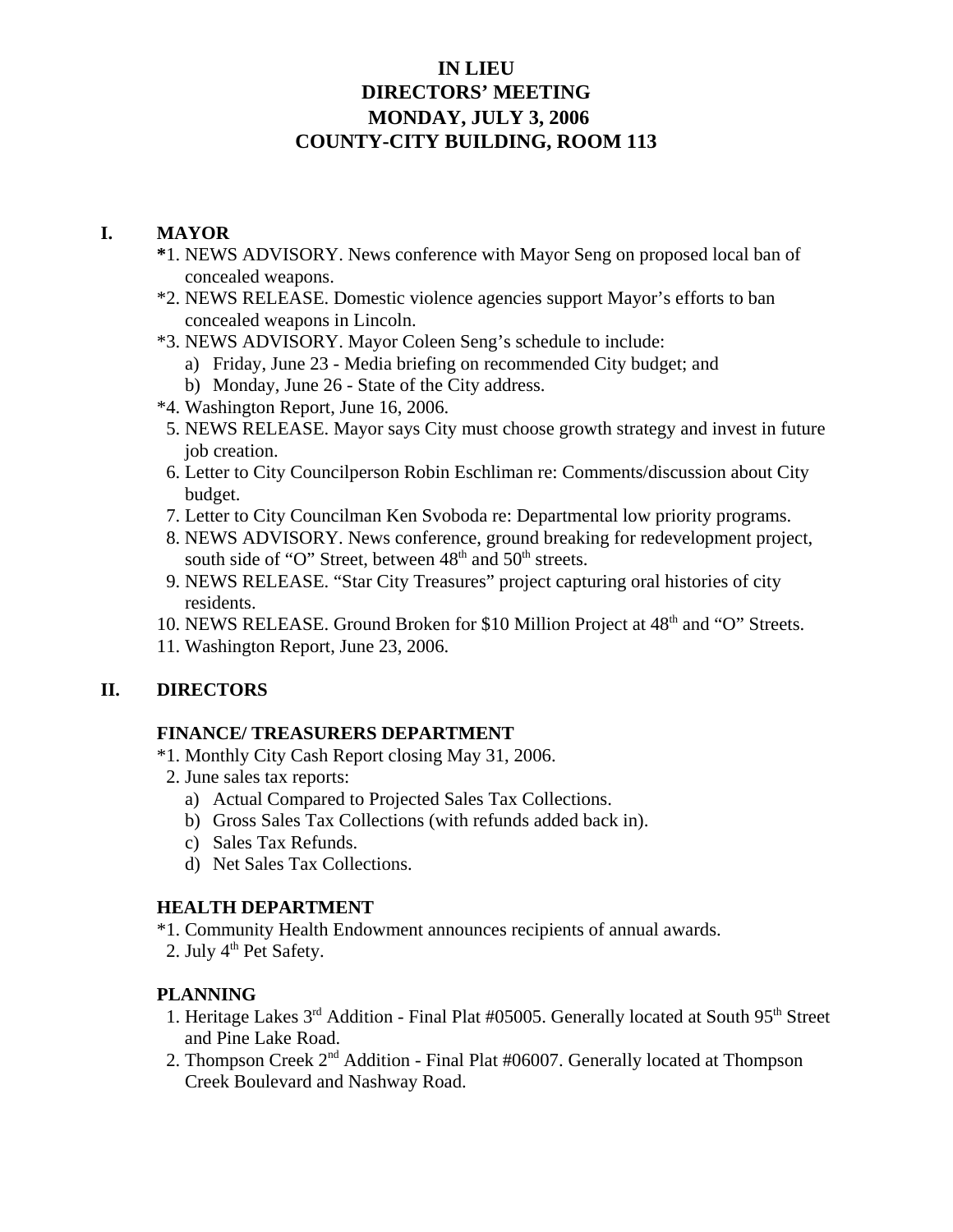#### **PLANNING COMMISSION FINAL ACTION**

 1. Special Permit No. 06037. (Friedens Lutheran Church - 540 D Streets) Resolution No. PC-01003.

#### **PUBLIC WORKS**

- \*1. PUBLIC WORKS AND UTILITIES ADVISORY. Water Capital Improvement Project No. 700275, "L" Street 6<sup>th</sup> to 9<sup>th</sup>. NOTE: Has been put on hold until further notice. Questions contact Steve Faust at 441.8413.
- \*2. Memo from Dennis Bartels, Engineering Services, in answer to Eschliman's questions on cost-benefit numbers for two proposed annexations and developments.
- \*3. Highland View Annexation Agreement, 06R-114. Street construction estimates.
- \*4. Master Planning Open House on the Deadmans Run Watershed.
- 5. PUBLIC WORKS AND UTILITIES ADVISORY. Water Capital Improvement Project # 700273. Eleventh Street; L - Lincoln Mall.
- 6. PUBLIC WORKS AND UTILITIES ADVISORY. Storm Sewer bond issue project to start. Project #702190.

#### **URBAN DEVELOPMENT**

1. Street and Alley Vacation No. 05010, East/West Alley, 100 feet east of vacated 49<sup>th</sup> Street between Prescott and Lowell Avenues.

### **WEED CONTROL**

\*1. Combined Weed Program, May 2006 Monthly Report.

### **III. CITY CLERK**

1. Sidewalk Issue; 06R-123. Email from Bryan Oakeson.

## **IV. COUNCIL REQUESTS/CORRESPONDENCE**

#### **JON CAMP**

- 1. Email from Bob Fillaus re: Reduce tax and fee burden for wage earners.
- 2. Email from Bryan Jones re: Do not support proposal of taking full advantage of recent property tax revaluations and not lowering city's levy on property.

#### **ROBIN ESCHLIMAN**

- \*1. Article on "Supreme Court Rules Against Excessive Regulation" for affordable housing in two wetlands cases.
- 2. Letter from Robin Eschliman to City Directors, June 23, 2006.
- 3. Letter from Bonnie Coffey/Lincoln-Lancaster Women's Commission, "Concealed Carry Law Issues".

#### **PATTE NEWMAN**

- \*1. Response from Randy Hoskins, Public Works City Traffic Engineer, on traffic light at 33<sup>rd</sup> and Holdrege Streets.
- \*2. Request to Dana Roper, City Attorney/Karl Fredrickson & Marc Rosso, Public Works RE: Graffiti - (RFI#39 - 06/22/06)